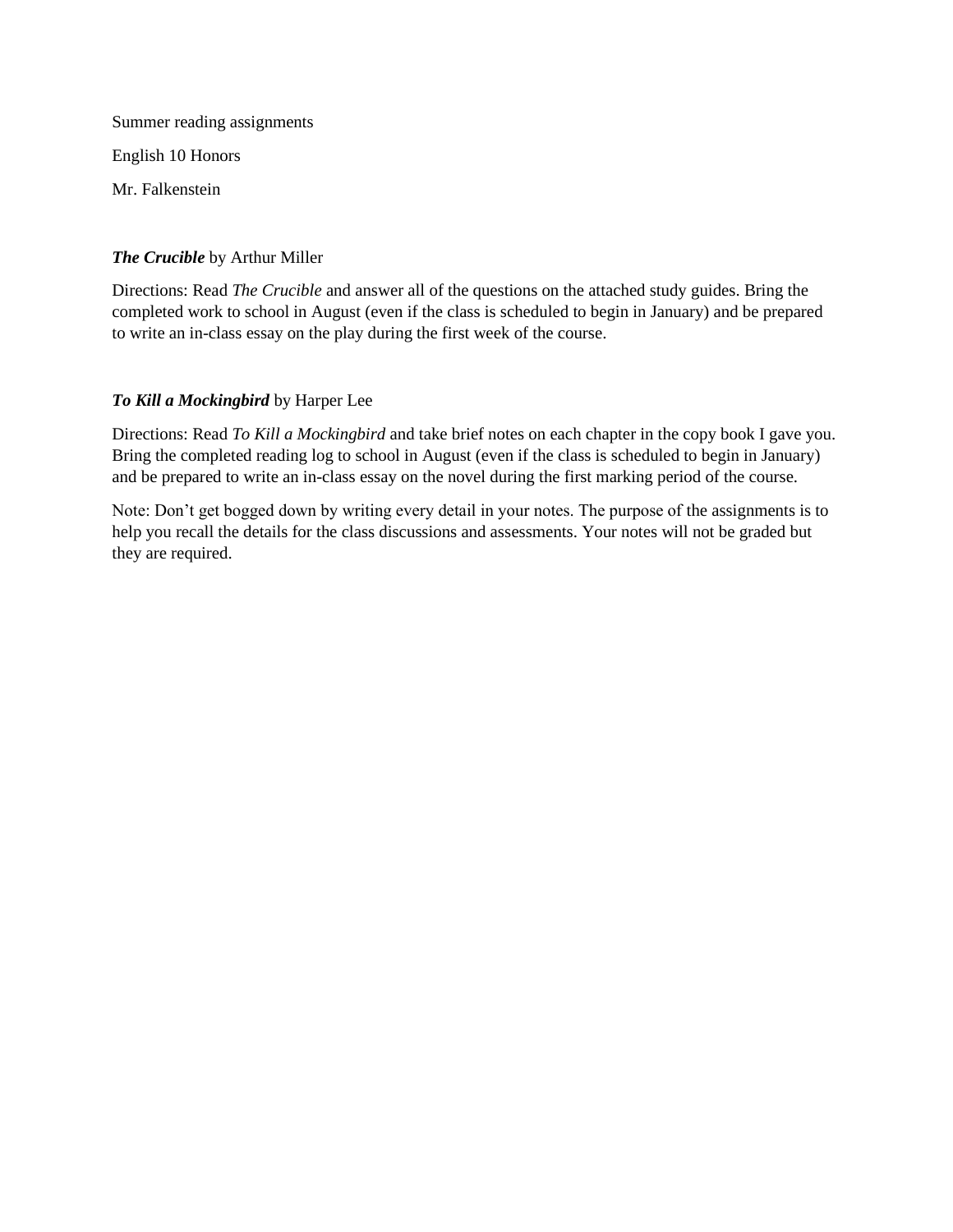*The Crucible,* Act I

- 1. What is the setting of the play?
- 2. Make a list of at least five words that describe Reverend Parris.
- 3. What did Reverend Parris see in the woods?
- 4. Why was Abigail discharged from service at the Proctor household?
- 5. How do the Putnams feel about the possibility of witchcraft in Salem?
- 6. Why is Thomas Putnam a bitter man?
- 7. What is Mary Warrens greatest fear?
- 8. When Betty "wakes up," what does she reveal about Abigail?
- 9. Describe John Proctor. How does Abigail react to him? What does he tell her?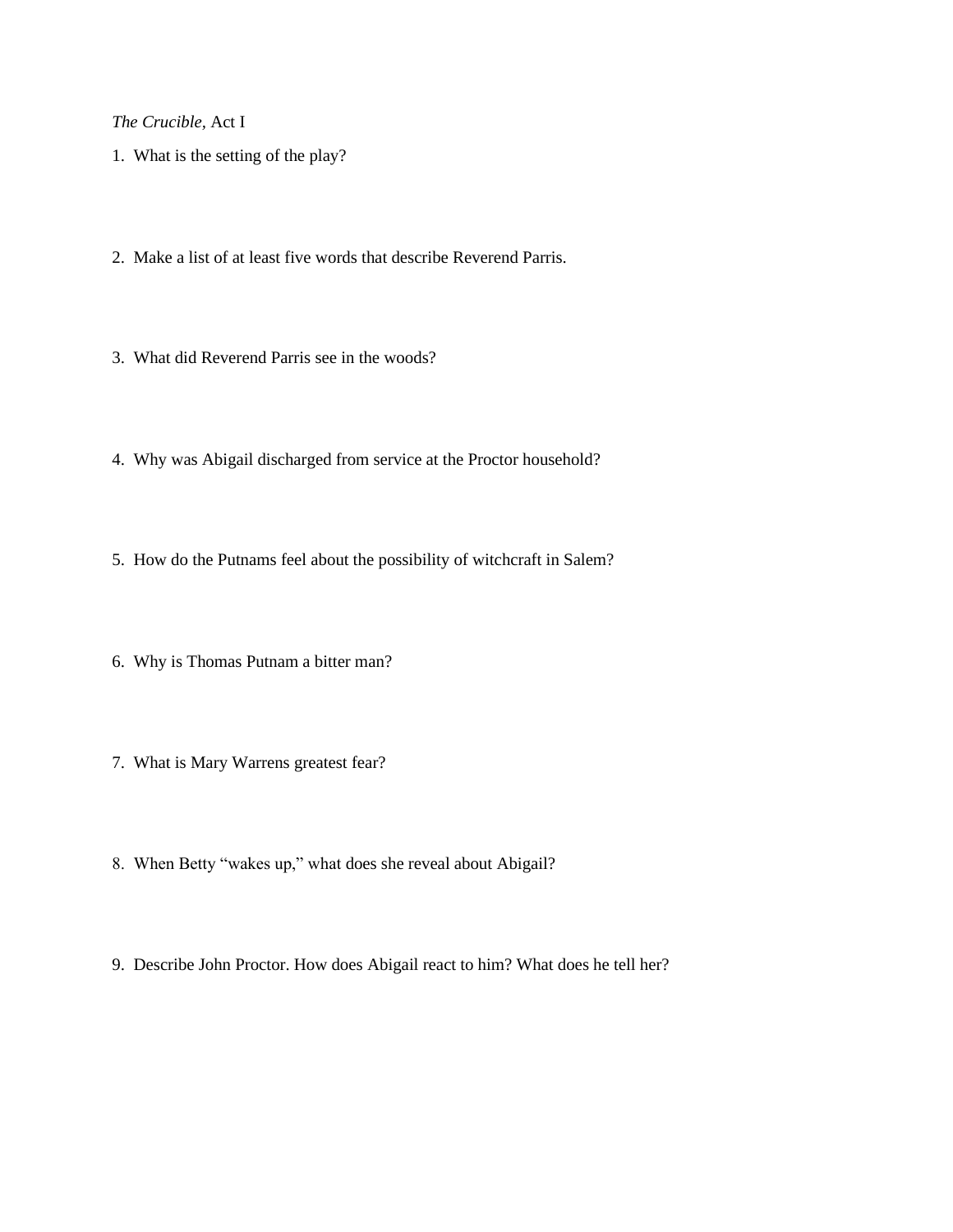10. What does Rebecca Nurse believe is afflicting Betty? What caution does she offer?

11. Describe Reverend John Hale.

12. Why does Tituba confess?

Act II

13. From the beginning of Act II, what can you tell about the relationship between John and Elizabeth Proctor?

14. How do we learn what is happening in the town?

15. What does John say keeps him from telling the court what he knows? What do you think might be the real reason?

16. What does "The promise that a stallion gives a mare I gave that girl!" mean?

17. When Rev. Hale visits, what things seem to go against John and Elizabeth?

18. What important information does John tell Rev. Hale?

19. What are the Proctors' feelings regarding the existence of withes in general?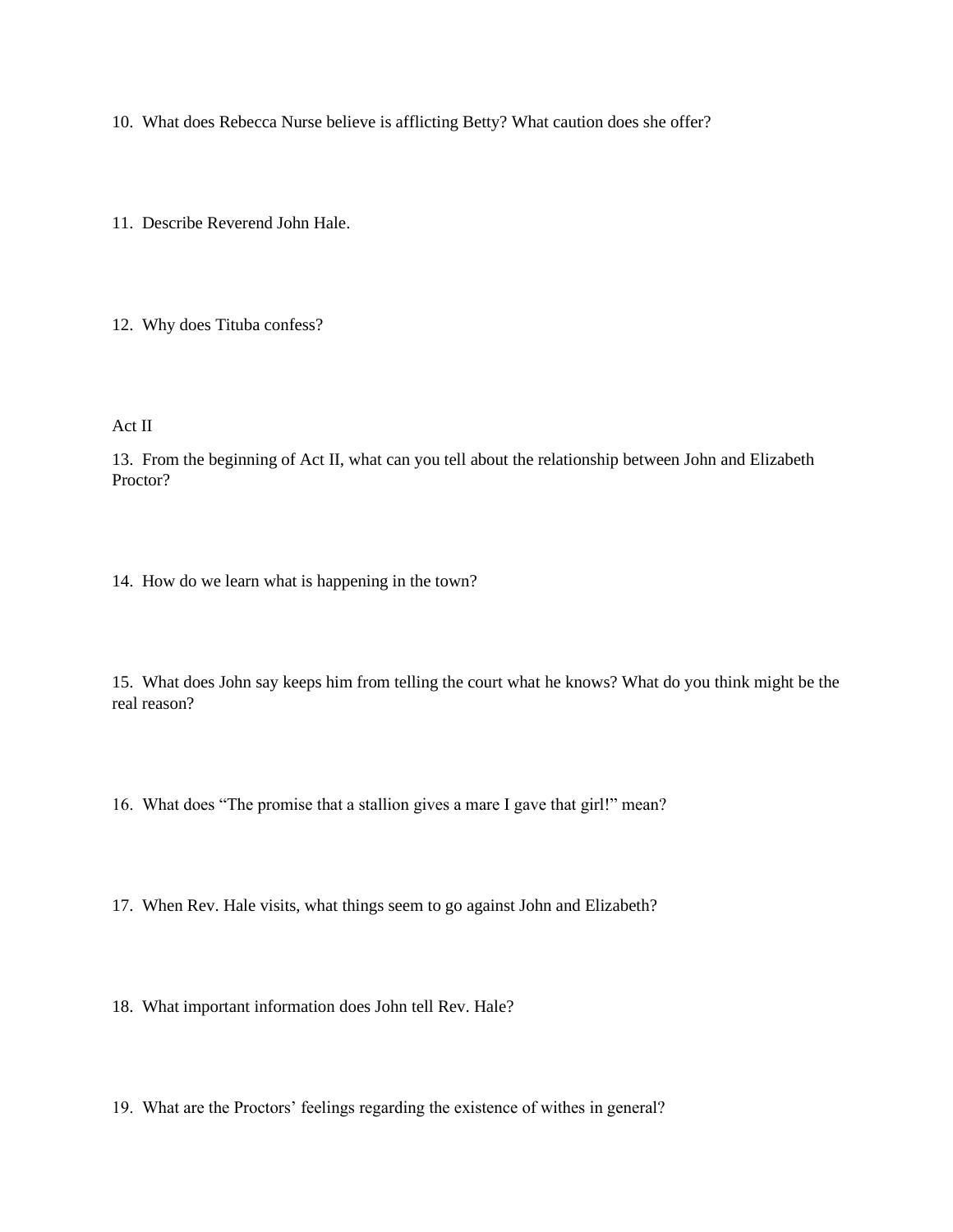20. With what crime has Rebecca Nurse been charged? Why is this a kind of "final proof" that the town has gone mad?

21. What proof has been offered of Martha Corey's witchcraft?

22. What connection is there between the poppet given to Elizabeth by Mary Warren and her arrest? Do you think Mary Warren knew what would happen and was part of it, or was she "conned" by Abigail?

23. Explain the following:

"Is the accuser always holy now?"

"I'll tell you walking Salem—vengeance is walking Salem."

"We are only what we always were, but naked now."

24. What demand does Proctor make of Mary Warren?

Act III

25. What evidence of Martha Corey's witchcraft is the court considering?

26. According to Giles Corey, what is Thomas Putnam's purpose in prompting the wicth trials?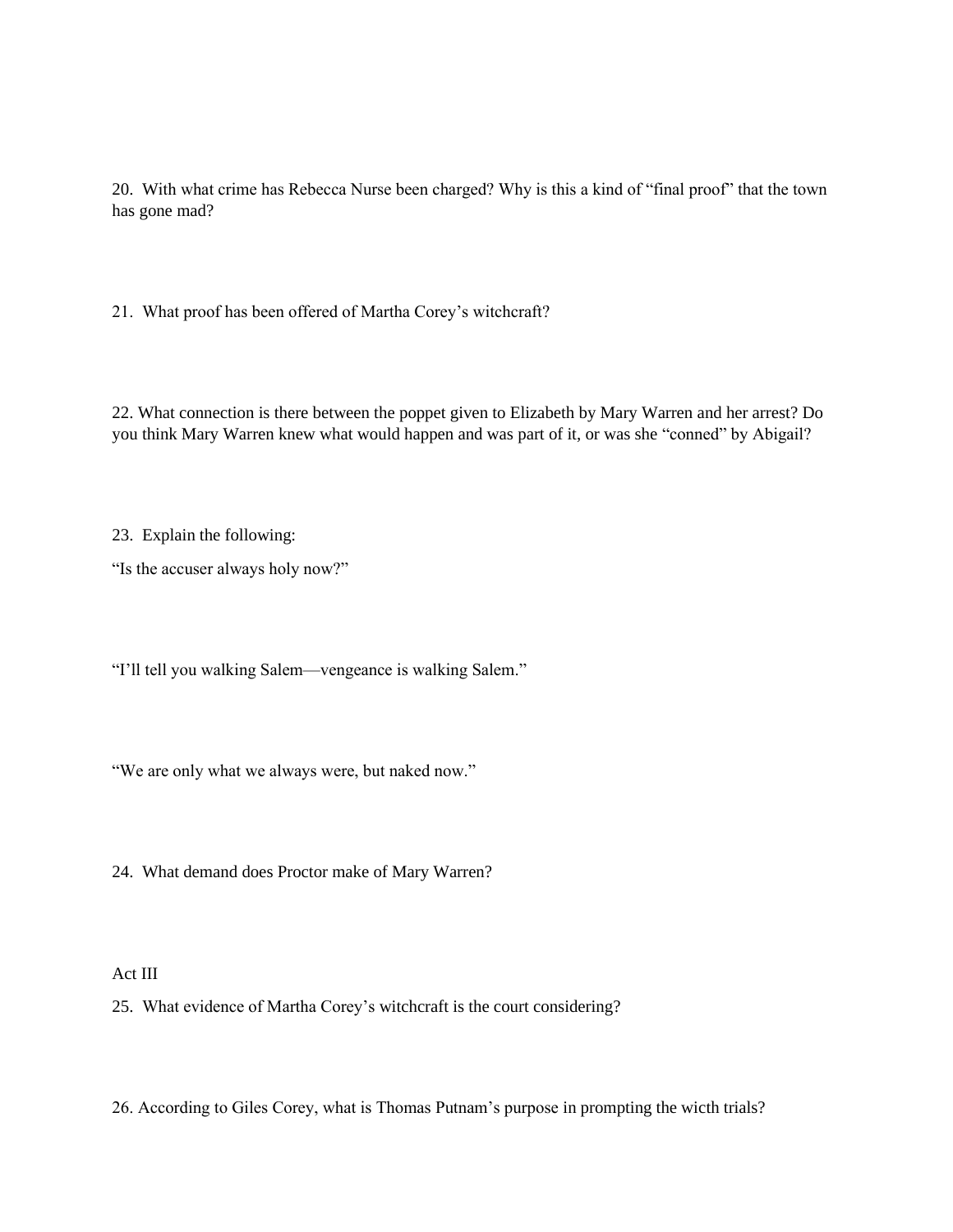27. From his actions and statements, what can you conclude about Judge Danforth? What do you think makes him so unwilling to consider that the girls could be pretending?

28. Who are Proctors' allies in his attempts to expose the girls? Who is his enemy? Who apologizes but hurts Proctor's credibility?

29. What "extravagance" does Danforth believe Proctor guilty of?

30. What bargain does Danforth attempt to strike with Proctor, just to make him go away? What makes Proctor want to continue with his attempt to prove the girls are lying?

31. What document does Danforth at first refuse to even look at? What other piece of documentation does he consider, and then make the men wish they had not given him?

32. What finally prompts Proctor to report his affair with Abigail?

33. How difficult do you think it was for Elizabeth to tell the lie about John's lechery? What dramatic technique is Miller using?

34. What finally completely destroys Proctor's efforts to save his wife?

35. What is Hale's reaction to the events of Act III?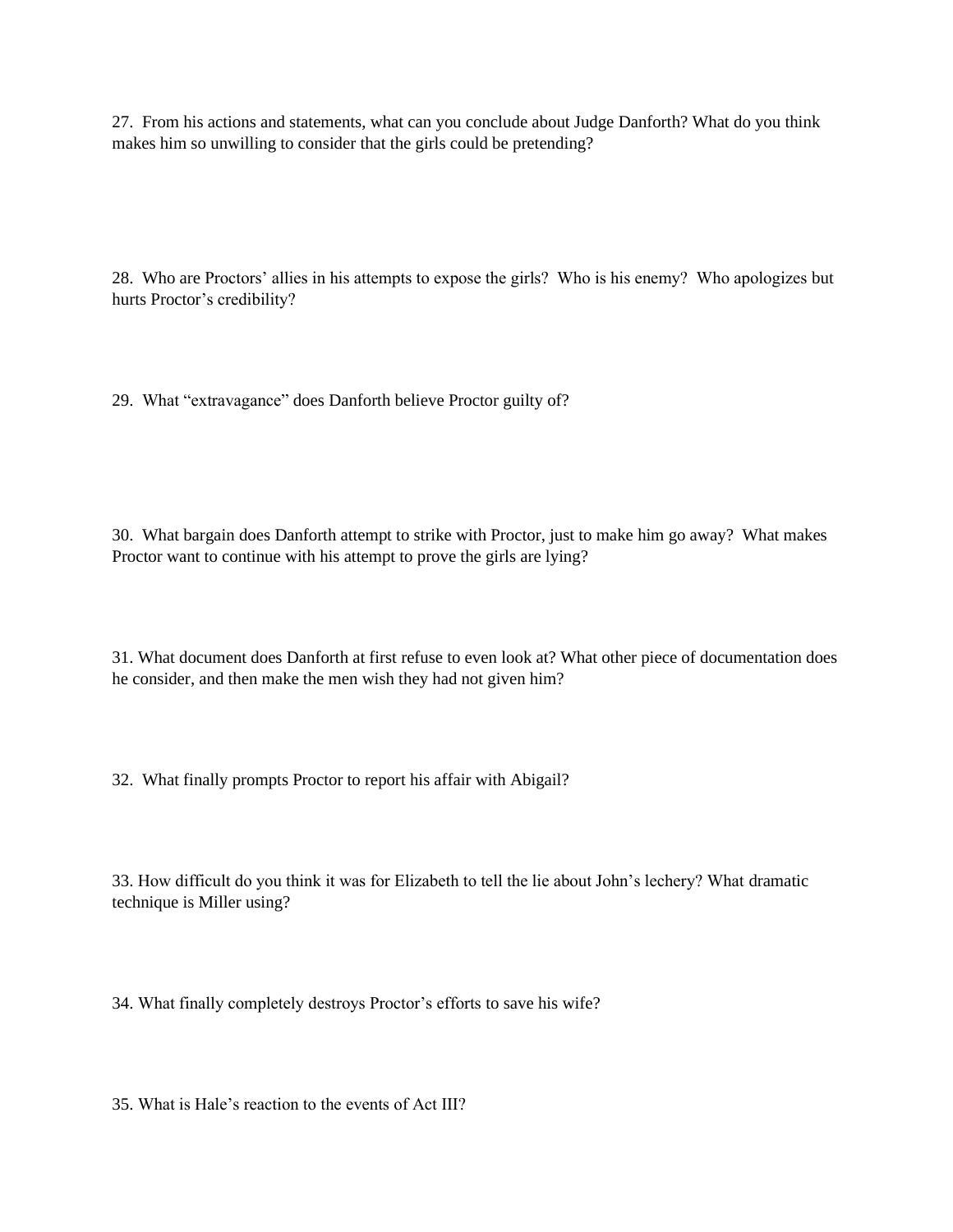36. What prompt's Proctor to proclaim, "I say ….God is Dead!"

Act IV

37. How much time elapses between the end of Act III and Act IV?

38. Why do Sarah Good and Tituba talk about the devil so openly?

39. Why is Reverend Hale at the jail?

40. What request does Parris make of Danforth? Would you say that this is because he is disturbed by the deaths of so many citizens?

41. What has happened to Abigail? What is Parris's chief concern?

42. Why is Parris anxious to postpone the death of Rebecca Nurse and John Proctor?

43. What does Danforth give as his reason for not being able to pardon those who refuse to confess?

44. Why is Elizabeth brought to see John?